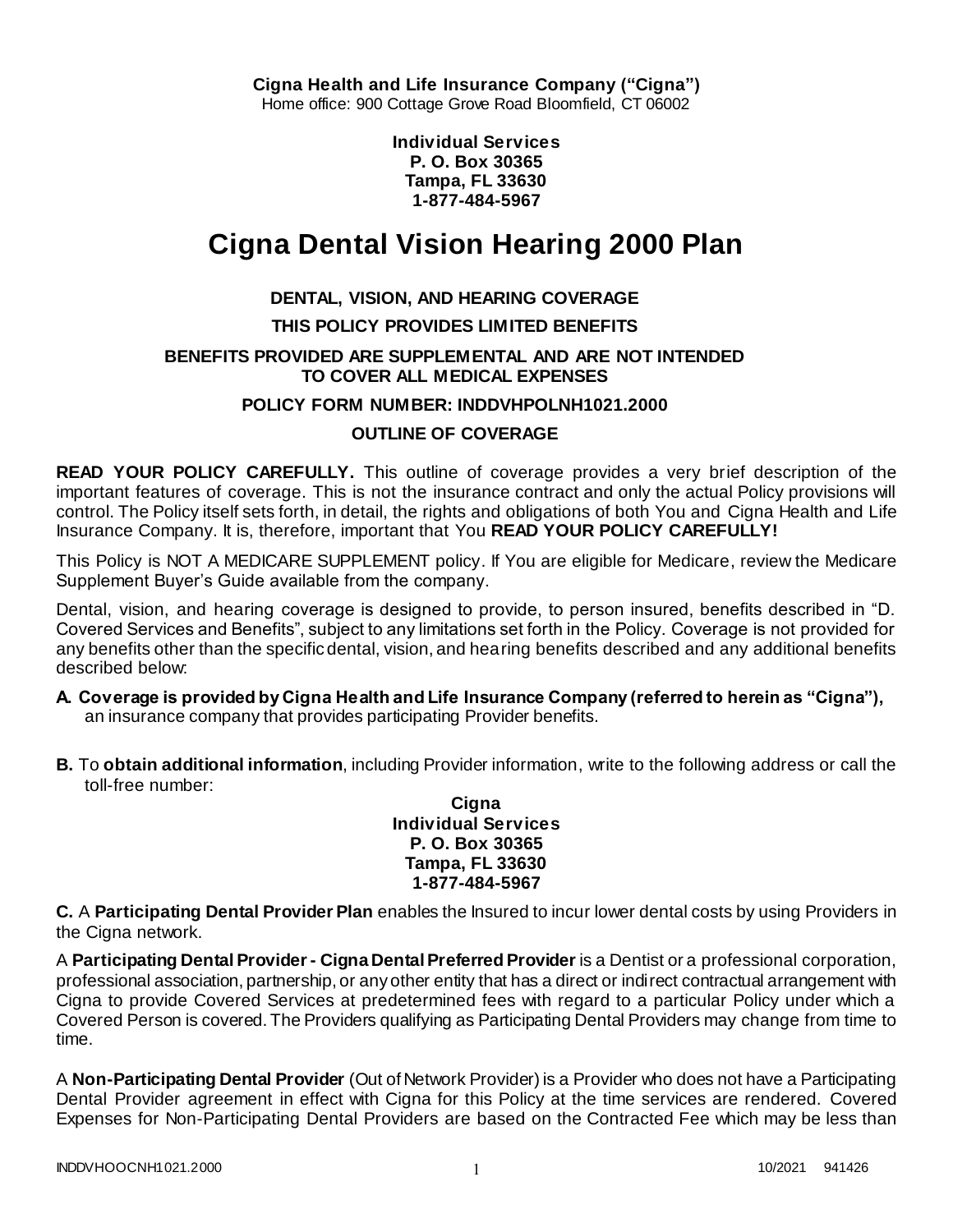actual billed charges. Non-Participating Dental Providers can bill You for amounts exceeding Covered Expenses.

# **D. Covered Services and Benefits**

Benefits covered by Your dental plan include Preventive & Diagnostic Care such as oral exams, cleanings and x-rays. Your plan also includes Basic Restorative Care such as fillings and simple extractions. Major Restorative Care is covered under Your plan and includes crowns, dentures and bridges. For a complete listing of Covered Services, please read Your plan documents.

The frequency of certain Covered Services, like cleanings, are limited. Refer to Your Policy for specific limitations on frequency under Your plan.

## **Benefit Schedule**

The benefits outlined in the table below show the payment percentages for Covered Expenses **AFTER** any applicable Deductibles have been satisfied unless otherwise stated.

# **CIGNA DENTAL, VISION, AND HEARING INSURANCE** *The Schedule*

**For You and Your Dependents**

#### **The Schedule – Dental Benefits**

If You select a Participating Dental Provider, Your cost will be less than if You select a Non-Participating Dental Provider.

#### **Emergency Services**

The Benefit Percentage payable for Emergency Services charges made by a Non-Participating Dental Provider is the same Benefit Percentage as for Participating Dental Provider Charges. Dental Emergency services are required immediately to either alleviate pain or to treat the sudden onset of an acute dental condition. These are usually minor procedures performed in response to serious symptoms, which temporarily relieve significant pain, but do not effect a definitive cure, and which, if not rendered, will likely result in a more serious dental or medical complication.

#### **Dental Deductibles**

Dental Deductibles are expenses to be paid by You or Your Dependent. Dental Deductibles are in addition to any Coinsurance. Once the Dental Deductible maximum in The Schedule has been reached, You and Your family need not satisfy any further dental deductible for the rest of that year.

#### **Participating Dental Provider Payment**

Participating Dental Provider services are paid based on the Contracted Fee agreed upon by the Provider and Cigna.

#### **Non-Participating Dental Provider Payment**

Non-Participating Dental Provider services are paid based on the Contracted Fee.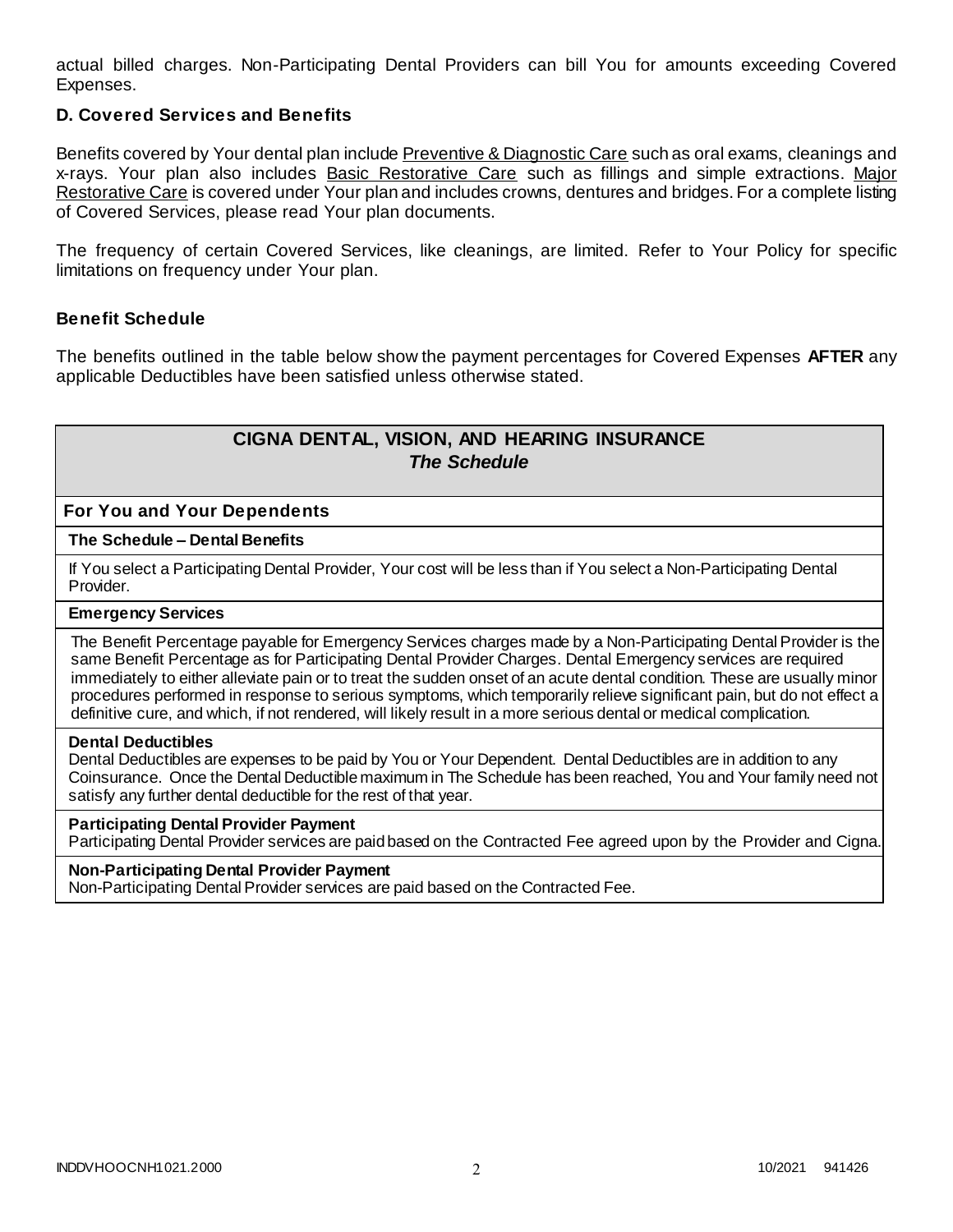| DENTAL BENEFIT HIGHLIGHTS                                                                                                                                                                                                                                          |                                                  |
|--------------------------------------------------------------------------------------------------------------------------------------------------------------------------------------------------------------------------------------------------------------------|--------------------------------------------------|
| Classes I, II, III<br><b>Calendar Year Maximum</b>                                                                                                                                                                                                                 | \$1,500 per person                               |
| <b>Calendar Year Dental Deductible</b><br>Individual                                                                                                                                                                                                               | \$100 per person<br>Not Applicable to Class I    |
| Class I                                                                                                                                                                                                                                                            | The Percentage of Covered Expenses the Plan Pays |
| Preventive Care<br>Oral Exams<br>Routine Cleanings<br>Routine X-rays<br>Non-Routine X-rays<br><b>Fluoride Application</b><br><b>Sealants</b><br>Space Maintainers (non-orthodontic)<br>Emergency Care to Relieve Pain                                              | 100%                                             |
| <b>Class II</b>                                                                                                                                                                                                                                                    | The Percentage of Covered Expenses the Plan Pays |
| <b>Basic Restorative</b><br>Fillings<br>Surgical Extraction of Impacted Teeth<br>Oral Surgery, Simple Extractions<br>Relines, Rebases, and Adjustments<br>Repairs - Bridges, Crowns, and Inlays<br>Repairs - Dentures                                              | 70% after dental deductible                      |
| <b>Class III</b>                                                                                                                                                                                                                                                   | The Percentage of Covered Expenses the Plan Pays |
| Major Restorative<br>Crowns / Inlays / Onlays<br>Root Canal Therapy / Endodontics<br><b>Minor Periodontics</b><br><b>Major Periodontics</b><br>Oral Surgery, All Except Simple Extractions<br>Prosthesis Over Implant<br>Anesthetics<br>Dentures<br><b>Bridges</b> | 50% after dental deductible                      |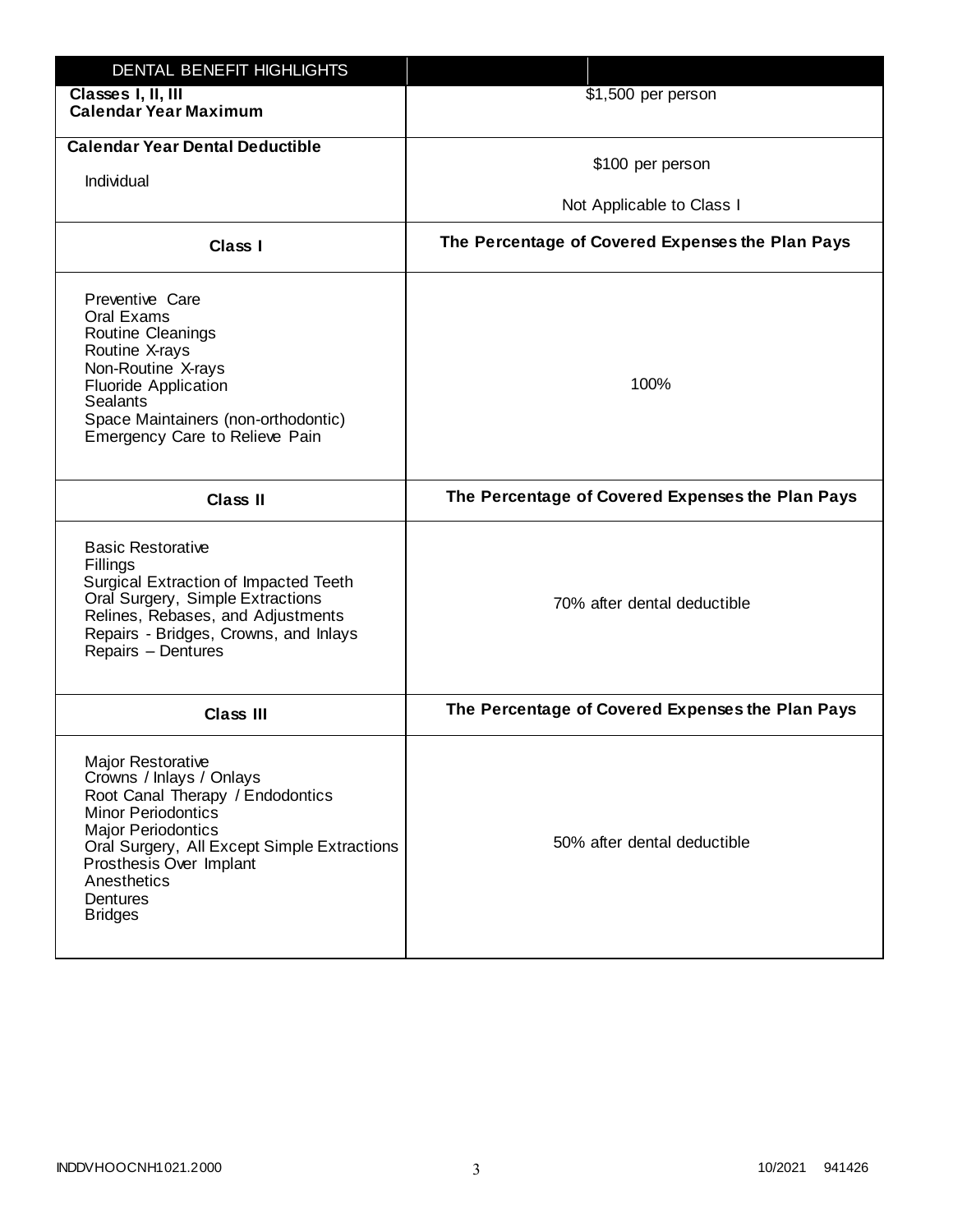| The Schedule - Vision Benefits                                                                  |                                                                                         |
|-------------------------------------------------------------------------------------------------|-----------------------------------------------------------------------------------------|
| VISION BENEFIT HIGHLIGHTS                                                                       |                                                                                         |
| Eye Examinations, including refraction                                                          | The plan pays 50% of expenses, not to exceed a \$75 calendar<br>year maximum per person |
| Materials (corrective eyeglasses or contact<br>lenses, including fittings and follow-up visits) | \$200 calendar year maximum per person                                                  |

| The Schedule - Hearing Benefits                             |                                        |
|-------------------------------------------------------------|----------------------------------------|
| <b>HEARING BENEFIT HIGHLIGHTS</b>                           |                                        |
| <b>Hearing Examinations</b>                                 | \$50 calendar year maximum per person  |
| Materials (Hearing Aids, including fittings<br>and repairs) | \$500 calendar year maximum per person |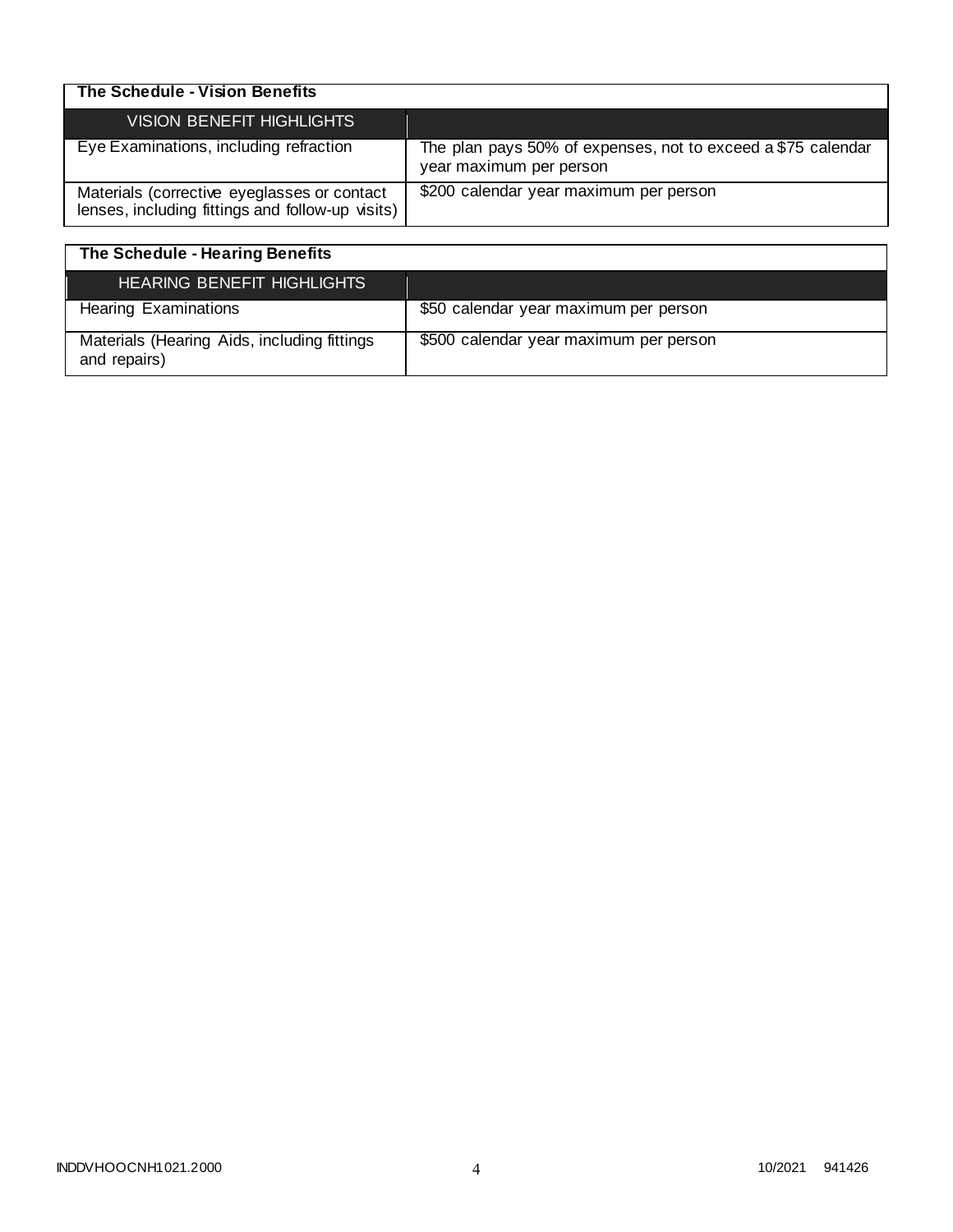# **Waiting Periods**

A Covered Person may access their dental, vision, and hearing benefit insurance once he or she has satisfied the following waiting periods:

- There is no waiting period for Class I or II dental benefits or for vision and hearing benefits.
- After 12 consecutive months of coverage dental benefits will increase to include the list of Class III procedures.

## **Missing Teeth Limitation**

There is no payment for replacement of teeth that are missing when a person first becomes insured. This payment limitation no longer applies after 24 months of continuous coverage.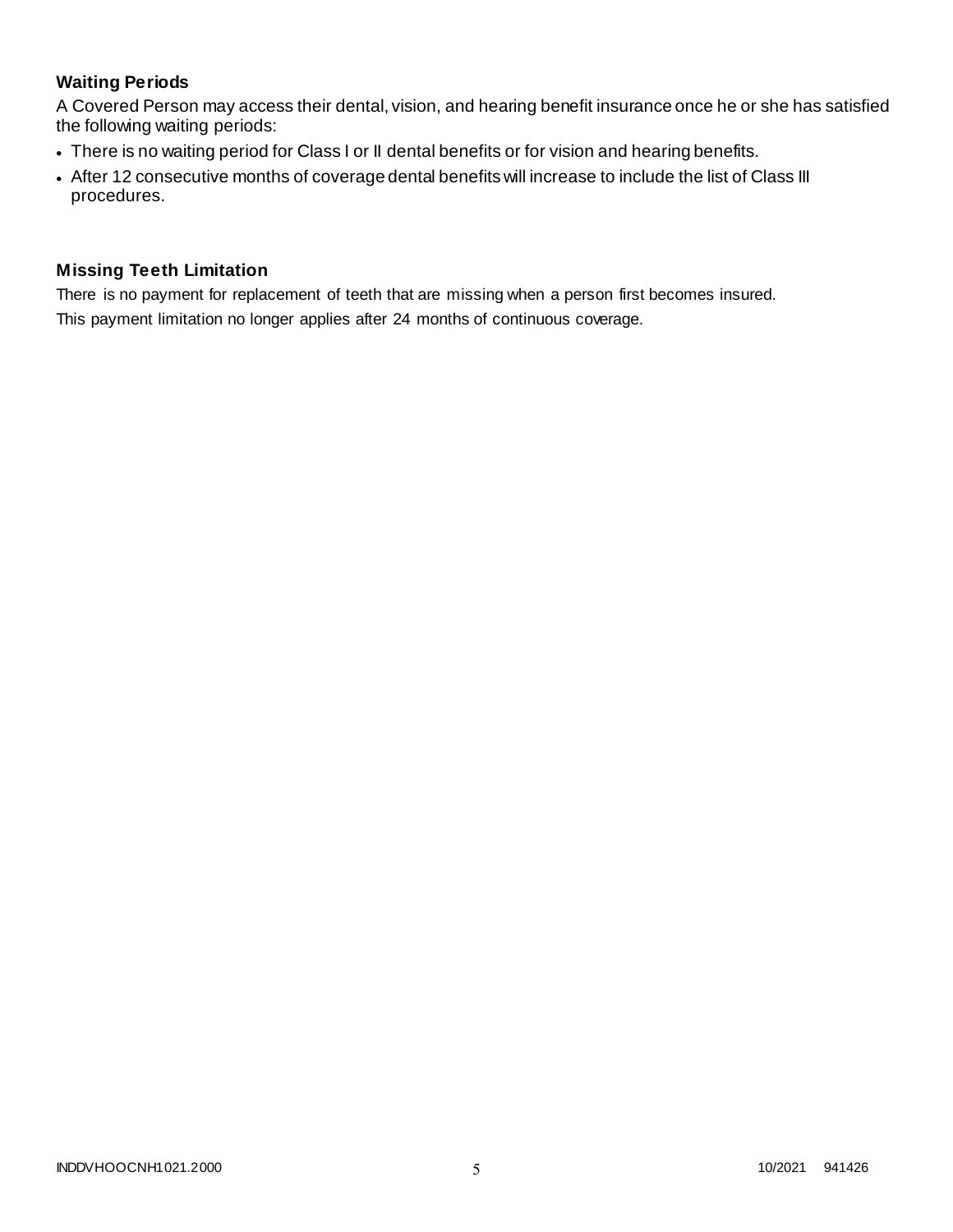# **E. Insured's Financial Responsibility**

The Insured is responsible for paying the monthly or quarterly premium on a timely basis. The Insured is also responsible to pay Providers for charges that are applied to the Deductibles, Coinsurance, and any amounts charged by Non-Participating Dental Providers in excess of the Contracted Fee. In addition, any charges for Medically Necessary and/or Dentally Necessary items that are excluded under the Policy are the responsibility of the Insured.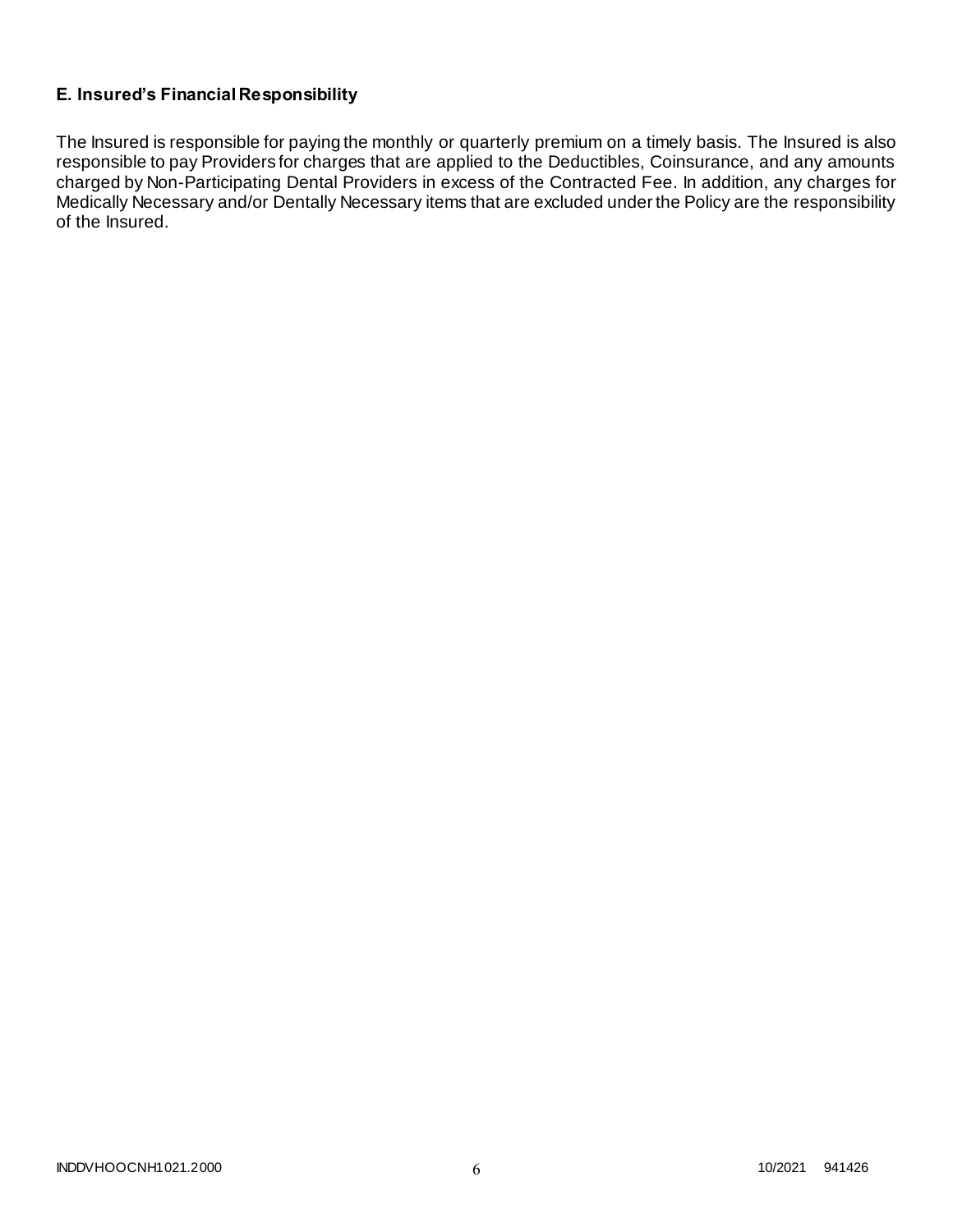# **F. Exclusions and Limitations: What Is Not Covered By This Policy**

# **Expenses Not Covered**

Covered Expenses will not include, and no payment will be made for:

- procedures which are not included in the list of Covered Dental Services, Covered Vision Services, or Covered Hearing Services;
- cone beam imaging;
- instruction for plaque control, oral hygiene and diet;
- core build-ups;
- veneers;
- precious or semi-precious metals for crowns, bridges and abutments;
- restoration of teeth which have been damaged by erosion, attrition or abrasion;
- bite registrations; precision or semi-precision attachments; or splinting;
- implants or implant related services;
- orthodontic treatment, except for the treatment of cleft lip and cleft palate;
- general anesthesia or intravenous sedation, when used for the purposes of anxiety control or patient management is not covered; may be considered only when medically or dentally necessary and when in conjunction with covered complex oral surgery;
- athletic mouth guards;
- services performed solely for cosmetic reasons;
- personalization or decoration of any dental device or dental work;
- replacement of an appliance per benefit guidelines;
- services that are deemed to be medical in nature;
- services and supplies received from a hospital;
- prescription drugs;
- plano lenses:
- VDT (video display terminal)/computer eyeglass benefit;
- medical or surgical treatment of the eyes;
- any type of corrective vision surgery, including LASIK surgery, radial ketatonomy (RK), automated lamellar keratoplasty (ALK), or conductive keratoplasty (CK);
- Orthoptic or vision training and any associated supplemental testing;
- any eye examination, or any corrective eyewear, required by an employer as a condition of employment;
- safety eyewear;
- sub-normal vision aids or non-prescription lenses;
- Magnification or low vision aids not shown as covered in the Schedule of Vision Coverage;
- Assistive Listening Devices (ALDs);
- medical and/or surgical treatment of the internal or external structures of the ear, including but not limited to Cochlear implants;
- Hearing Aids not prescribed by a Licensed Hearing Care Professional;
- ear protective devices or plugs;
- Hearing Aids maintenance/service contracts, ear molds and other miscellaneous repairs;
- Hearing Aids purchased online or over the counter (OTC); or
- Disposable Hearing Aids.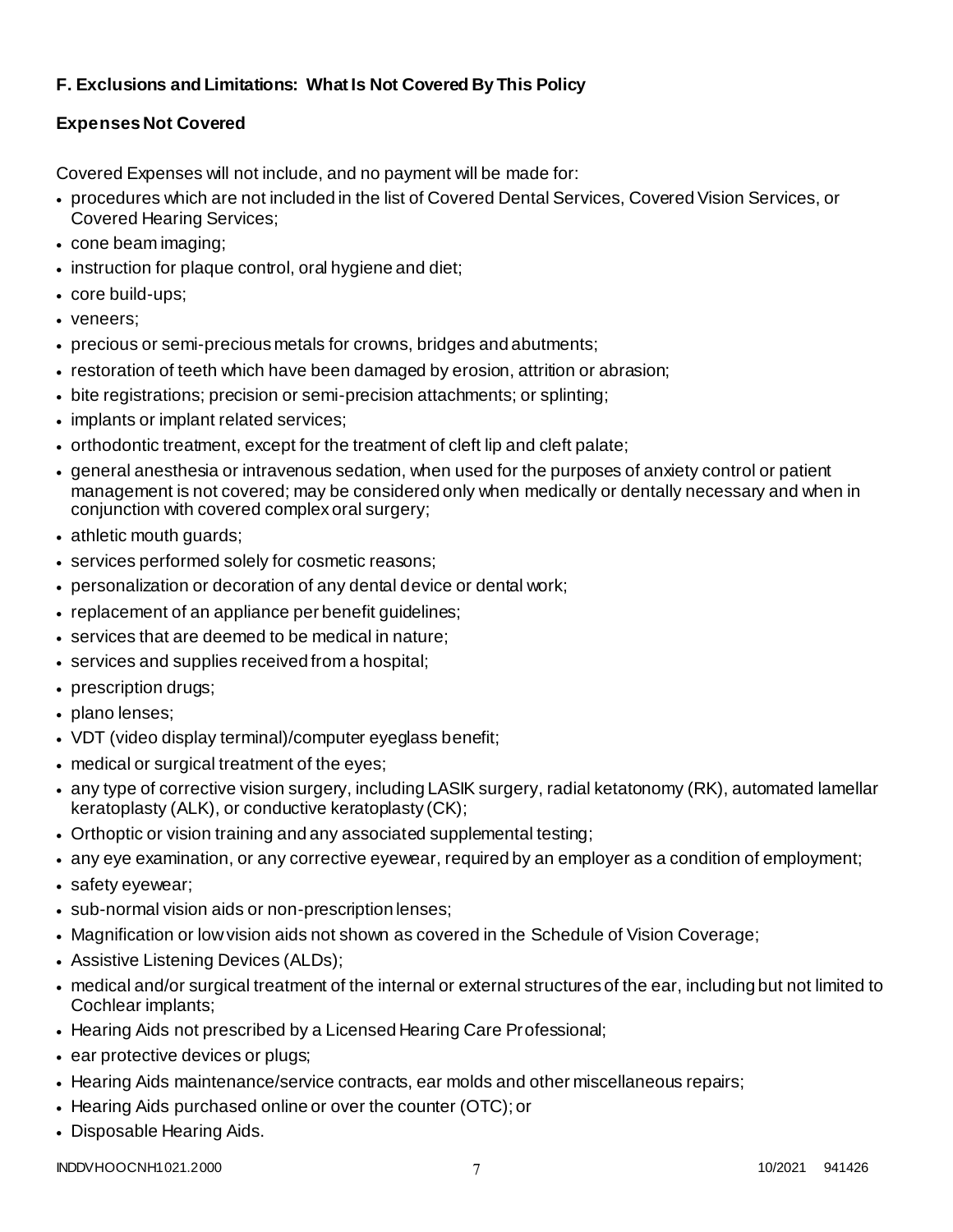# **General Limitations**

No payment will be made for expenses incurred for You or any one of Your Dependents:

- For services not specifically listed as Covered Services in this Policy;
- For services or supplies that are not Medically Necessary;
- For services received before the Effective Date of coverage;
- For services received after coverage under this Policy ends;
- For services for which You have no legal obligation to pay or for which no charge would be made if You did not have insurance coverage;
- For Professional services or supplies received or purchased directly or on Your behalf by anyone, including a Provider, from any of the following:
	- **Yourself or Your employer;**
	- a person who lives in the Covered Person's home, or that person's employer;
	- a person who is related to the Covered Person by blood, marriage or adoption, or that person's employer.
- for or in connection with an Injury arising out of, or in the course of, any employment for wage or profit;
- for or in connection with a Sickness which is covered under any workers' compensation or similar law;
- for charges made by a Hospital owned or operated by or which provides care or performs services for, the United States Government, if such charges are directly related to a condition which occurred while serving in the military or an associated auxiliary unit;
- services or supplies received due to an act of war, declared or undeclared while serving in the military or an associated auxiliary unit (if coverage is suspended during military service, Cigna will provide a refund of premium on a pro rata basis within 30 days of suspension of coverage);
- to the extent that payment is unlawful where the person resides when the expenses are incurred;
- for charges which the person is not legally required to pay;
- for charges which would not have been made if the person had no insurance;
- to the extent that billed charges exceed the rate of reimbursement as described in the Schedule;
- for charges for unnecessary care, treatment or surgery;
- to the extent that You or any of Your Dependents is in any way paid or entitled to payment for those expenses by or through a public program, other than Medicaid;
- for or in connection with experimental procedures or treatment methods not approved by the American Dental Association or the appropriate dental specialty society;
- Procedures that are a covered expense under any other plan which provides dental, vision, or hearing benefits;
- To the extent that benefits are paid or payable for those expenses under the mandatory part of any auto insurance policy written to comply with a "no-fault" insurance law or an uninsured motorist insurance law. Cigna will take into account any adjustment option chosen under such part by You or any one of Your Dependents.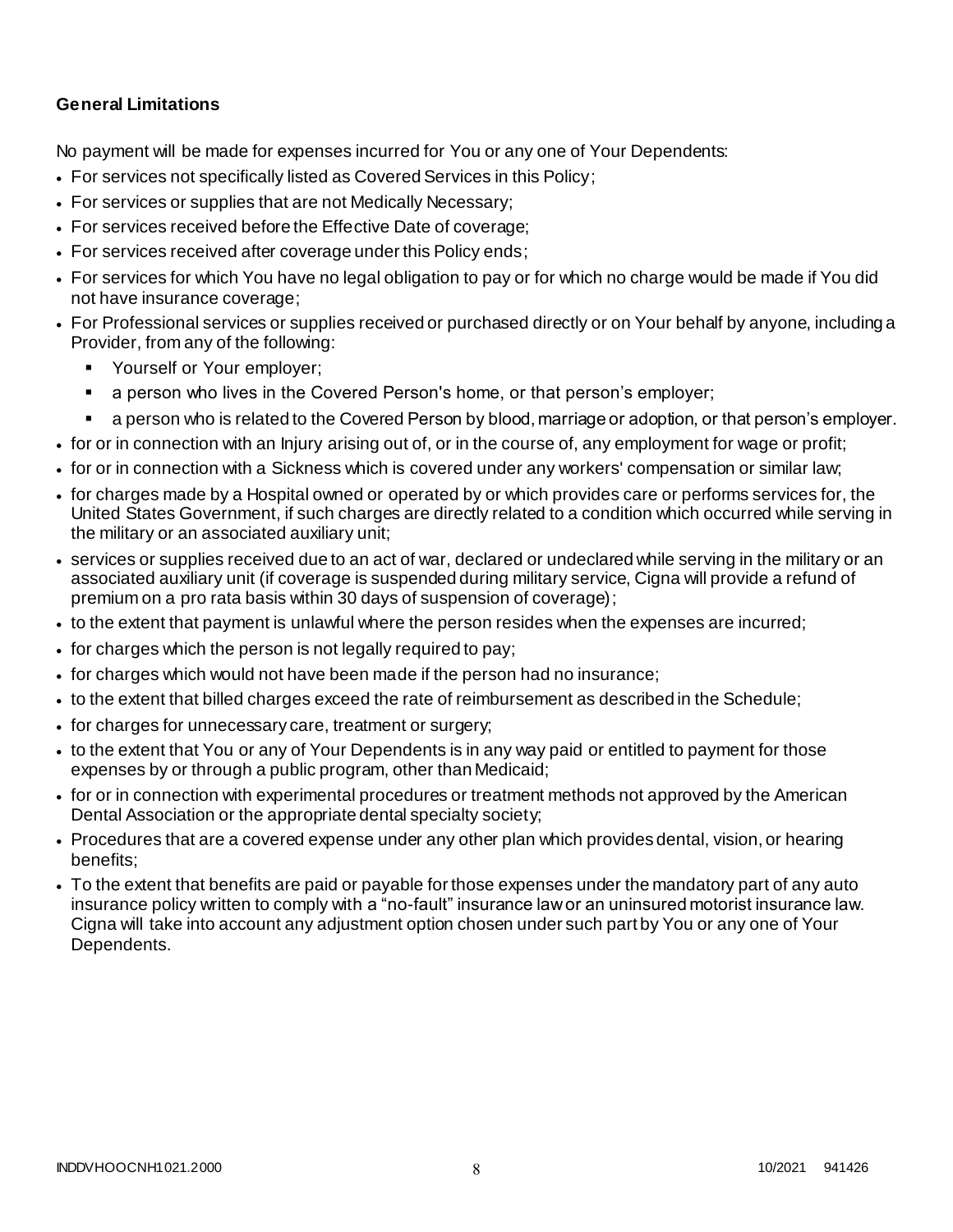# **G. Predetermination of Dental Benefits Program**

Predetermination of Benefits is a voluntary review of a Dentist's proposed treatment plan and expected charges. It is not preauthorization of service and is not required.

The treatment plan should include supporting pre-operative x-rays and other diagnostic materials as requested by Cigna's dental consultant. If there is a change in the treatment plan, a revised plan should be submitted.

Cigna will determine covered dental expenses for the proposed treatment plan. If there is no Predetermination of Benefits, Cigna will determine covered dental expenses when it receives a claim.

Review of proposed treatment is advised whenever extensive dental work is recommended when charges exceed **\$500**.

Predetermination of Benefits is not a guarantee of a set payment. Payment is based on the services that are actually delivered and the coverage in force at the time services are completed.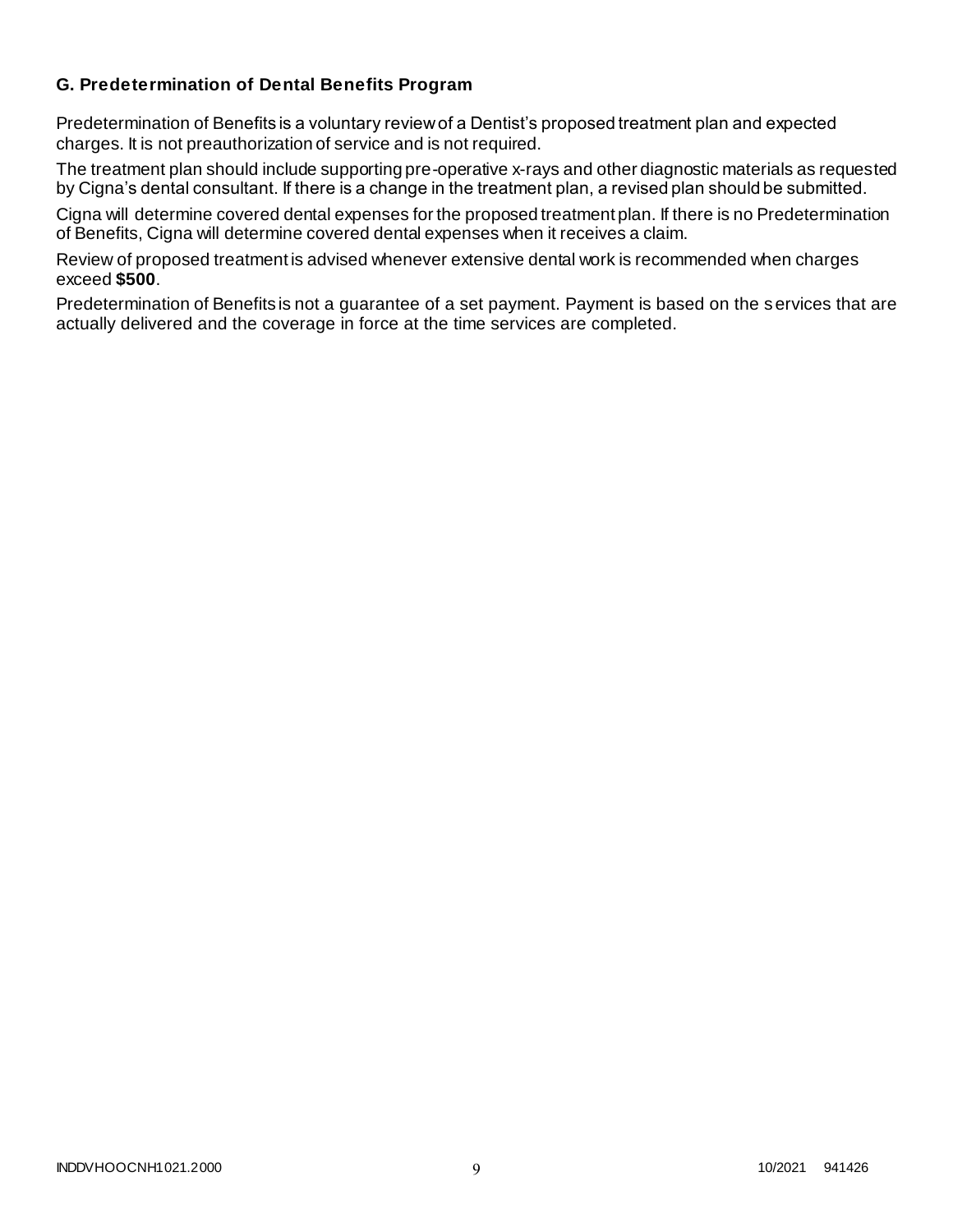# **H. General Provisions**

### **WHEN YOU HAVE A COMPLAINT OR AN APPEAL**

For the purposes of this section, any reference to "You," "Your" or "Yourself" also refers to a representative or Provider designated by You to act on Your behalf, unless otherwise noted.

We want You to be completely satisfied with the care You receive. That is why We have established a process for addressing Your concerns and solving Your problems.

### **Start with Member Services**

We are here to listen and help. If You have a concern regarding a person, a service, the quality of care, or contractual benefits, You can call Our toll-free number and explain Your concern to one of Our Customer Service representatives. You can also express that concern in writing. Please call or write to Us at the following:

Customer Services Toll-Free Number or address on mycigna.com, explanation of benefits or claim form

We will do Our best to resolve the matter on Your initial contact. If We need more time to review or investigate Your concern, We will get back to You as soon as possible, but in any case within 30 days.

If You are not satisfied with the results of a coverage decision, You can start the appeals procedur e.

### **Appeals Procedure**

Cigna has a two step appeals procedure for coverage decisions. To initiate an appeal, You must submit a request for an appeal in writing within 365 days of receipt of a denial notice. You should state the reason why You feel Your appeal should be approved and include any information supporting Your appeal. If You are unable or choose not to write, You may ask to register Your appeal by telephone. Call or write to Us at the toll-free number or address on Your Benefit Identification card, explanation of benefits or claim form.

### **Level One Appeal**

Your appeal will be reviewed and the decision made by someone not involved in the initial decision. Appeals involving Medical Necessity or clinical appropriateness will be considered by a health care professional.

For level one appeals, We will respond in writing with a decision within 30 calendar days after We receive an appeal for a postservice coverage determination. If more time or information is needed to make the determination, We will notify You in writing to request an extension of up to 15 calendar days and to specify any additional information needed to complete the review.

If You are not satisfied with Our level-one appeal decision, You may request a level-two appeal.

### **Level Two Appeal**

If You are dissatisfied with Our level one appeal decision, You may request a second review. To start a level two appeal, follow the same process required for a level one appeal.

Most requests for a second review will be conducted by the Appeals Committee, which consists of at least three people. Anyone involved in the prior decision may not vote on the Committee. For appeals involving Medical Necessity or clinical appropriateness, the Committee will consult with at least one Dentist reviewer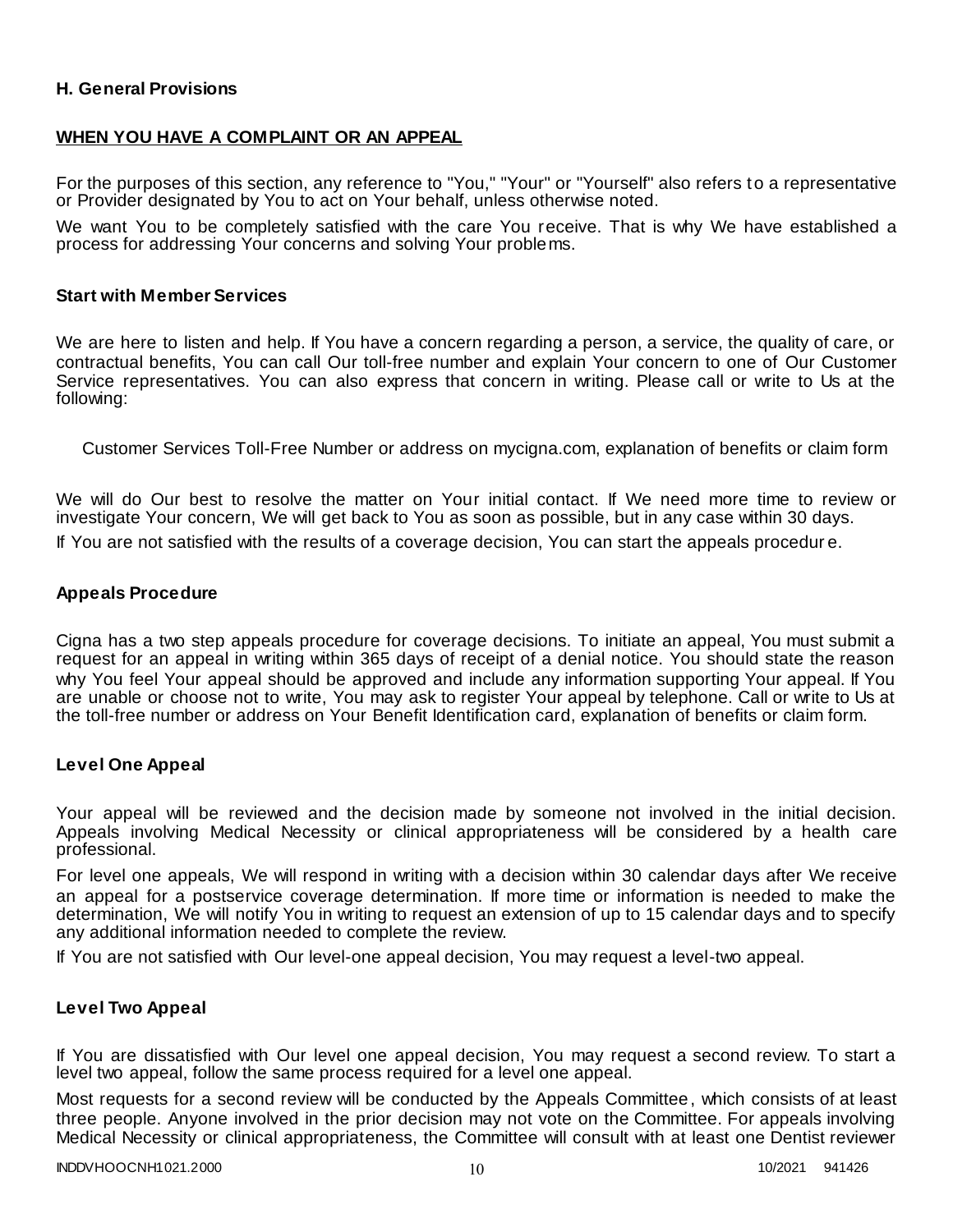in the same or similar specialty as the care under consideration, as determined by Cigna's Dentist reviewer. You may present Your situation to the Committee in person or by conference call.

For level two appeals We will acknowledge in writing that We have received Your request and schedule a Committee review. For postservice claims, the Committee review will be completed within 30 calendar days. If more time or information is needed to make the determination, We will notify You in writing to request an extension of up to 15 calendar days and to specify any additional information needed by the Committee to complete the review. You will be notified in writing of the Committee's decision within five working days after the Committee meeting, and within the Committee review time frames above if the Committee does not approve the requested coverage.

### **Notice of Benefit Determination on Appeal**

Every notice of an appeal decision will be provided in writing or electronically and, if an adverse determination, will include:

- (1) the specific reason or reasons for the denial decision;
- (2) reference to the specific Policy provisions on which the decision is based;
- (3) a statement that the claimant is entitled to receive, upon request and free of charge, reasonable access to and copies of all documents, records, and other Relevant Information as defined;
- (4) upon request and free of charge, a copy of any internal rule, guideline, protocol or other similar criterion that was relied upon in making the adverse determination regarding Your appeal, and an explanation of the scientific or clinical judgment for a determination that is based on a medical necessity, experimental treatment or other similar exclusion or limit.

### **Relevant Information**

Relevant Information is any document, record, or other information which was relied upon in making the benefit determination; was submitted, considered, or generated in the course of making the benefit determination, without regard to whether such document, record, or other information was relied upon in making the benefit determination; demonstrates compliance with the administrative processes and safeguards required by federal law in making the benefit determination; or constitutes a statement of policy or guidance with respect to the plan concerning the denied treatment option or benefit or the claimant's diagnosis, without regard to whether such advice or statement was relied upon in making the benefit determination.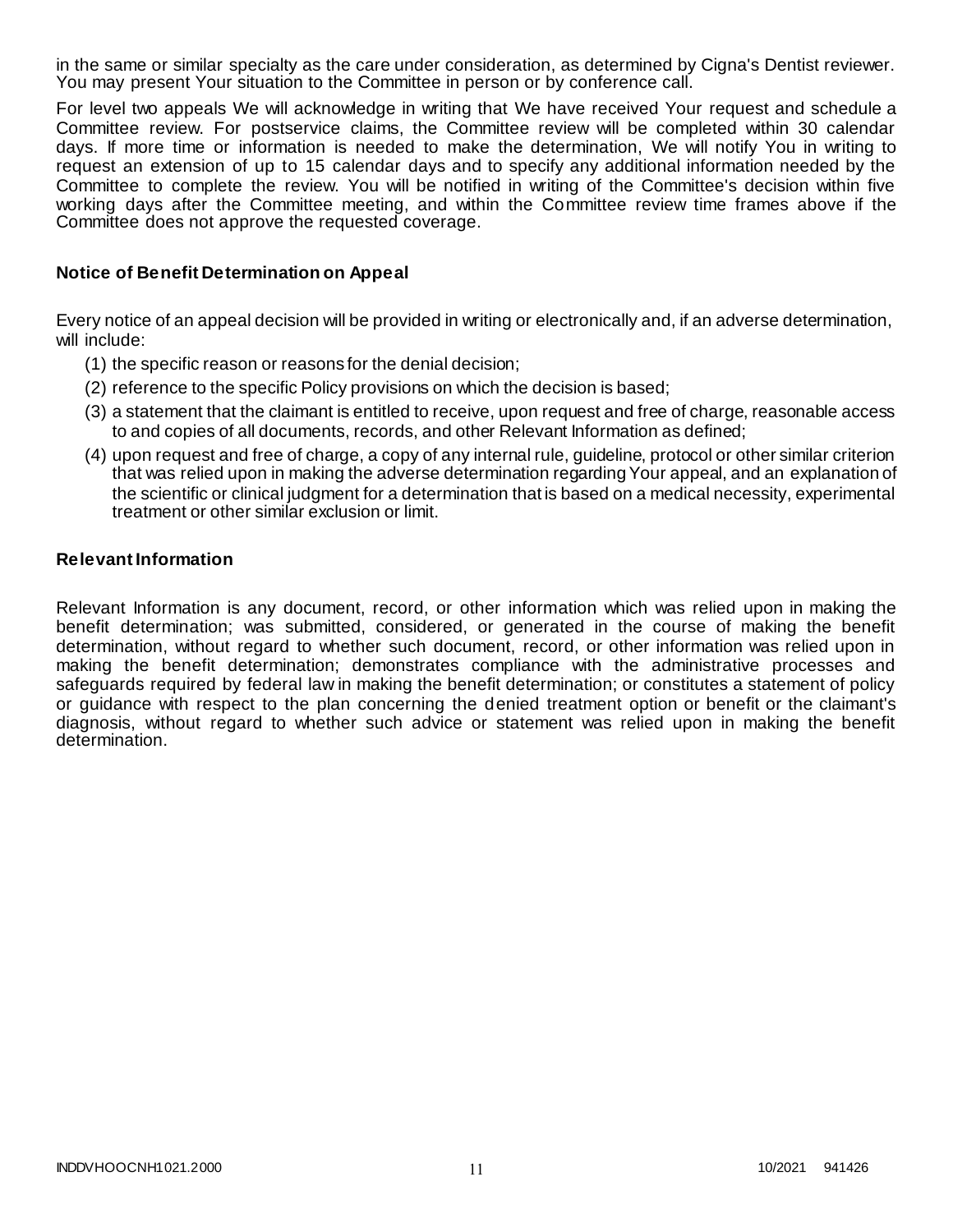# **I. Participating Dental Providers**

Cigna will provide a current list of Dentists currently participating with Cigna and their locations to each Covered Person upon request.

To verify if a Dentist is currently participating with Cigna and is accepting new Cigna Insureds, the Covered Person should visit Our website at mycigna.com.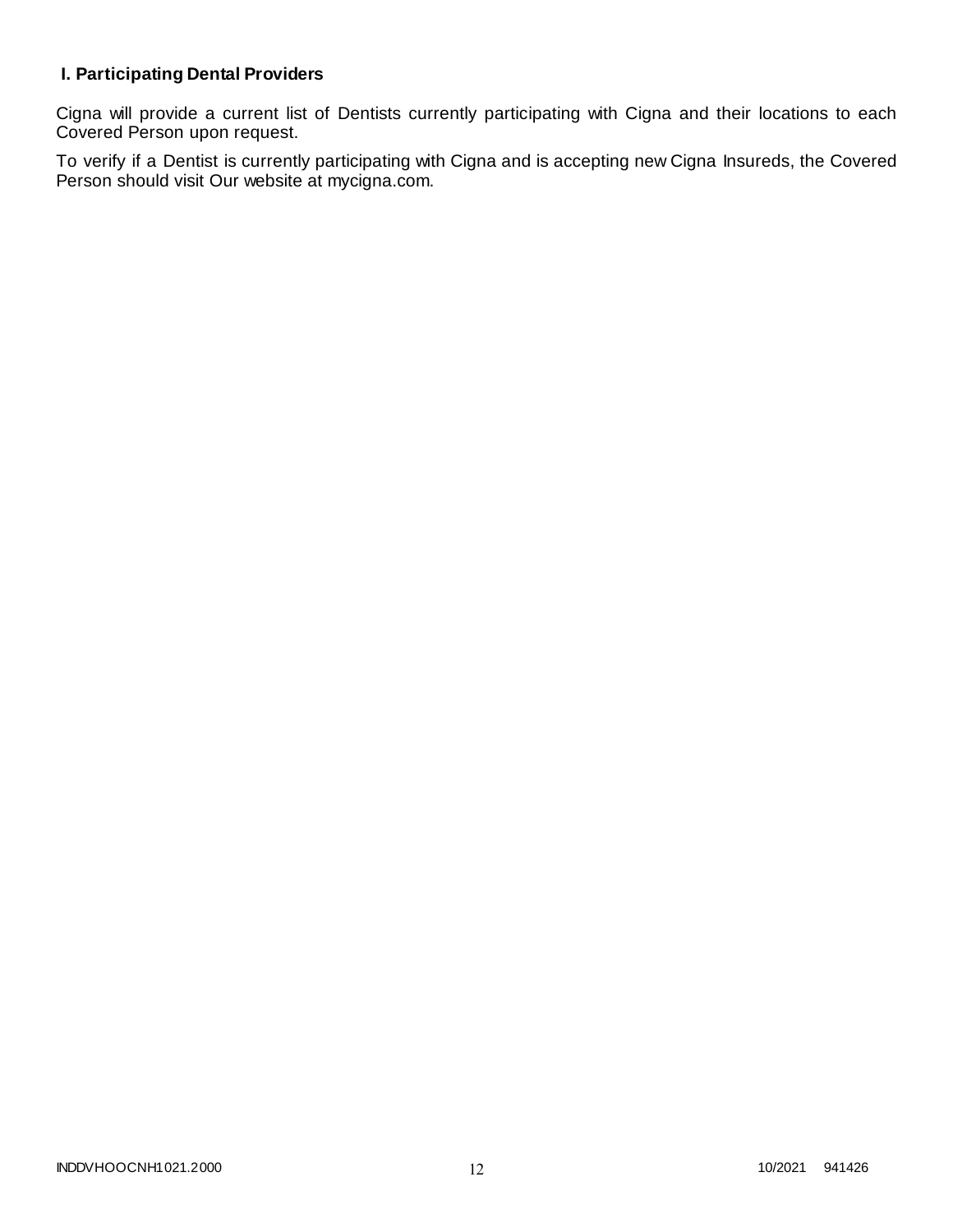# **J. Renewability, Eligibility, and Continuation**

1. The Policy will renew except for the specific events stated in the Policy. Cigna may change the premiums of the Policy with 60 days written notice to the Insured. However, Cigna will not refuse to renew or change the premium schedule for the Policy on an individual basis, but only for all Insureds in the same class and covered under the same Policy as You.

2. The individual plan is designed for residents of New Hampshire who are not enrolled under or covered by any other group or individual health coverage. You must notify Cigna of all changes that may affect any Covered Person's eligibility under the Policy.

3. You or Your Dependent(s) will become ineligible for coverage:

- When premiums are not paid according to the due dates and grace periods described in the premium section.
- With respect to Your Spouse, Domestic Partner: when the Spouse is no longer married to the Insured or when the union is dissolved.
- With respect to You and Your Family Member(s): when You no longer meet the requirements listed in the Conditions of Eligibility section.
- The date the Policy terminates.
- When the Insured no longer lives in the Service Area.

4. If a Covered Person's eligibility under this Plan would terminate due to the Insured's death, divorce or if other Dependents would become ineligible due to age or no longer qualify as dependents for coverage under this Plan; except for the Insured's failure to pay premium, the Covered Person's insurance will be continued if the Covered Person exercising the continuation right notifies Cigna and pays the appropriate monthly premium within 60 days following the date this Policy would otherwise terminate. Any waiting periods in the new Plan will be considered as being met to the extent coverage was in force under this Plan.